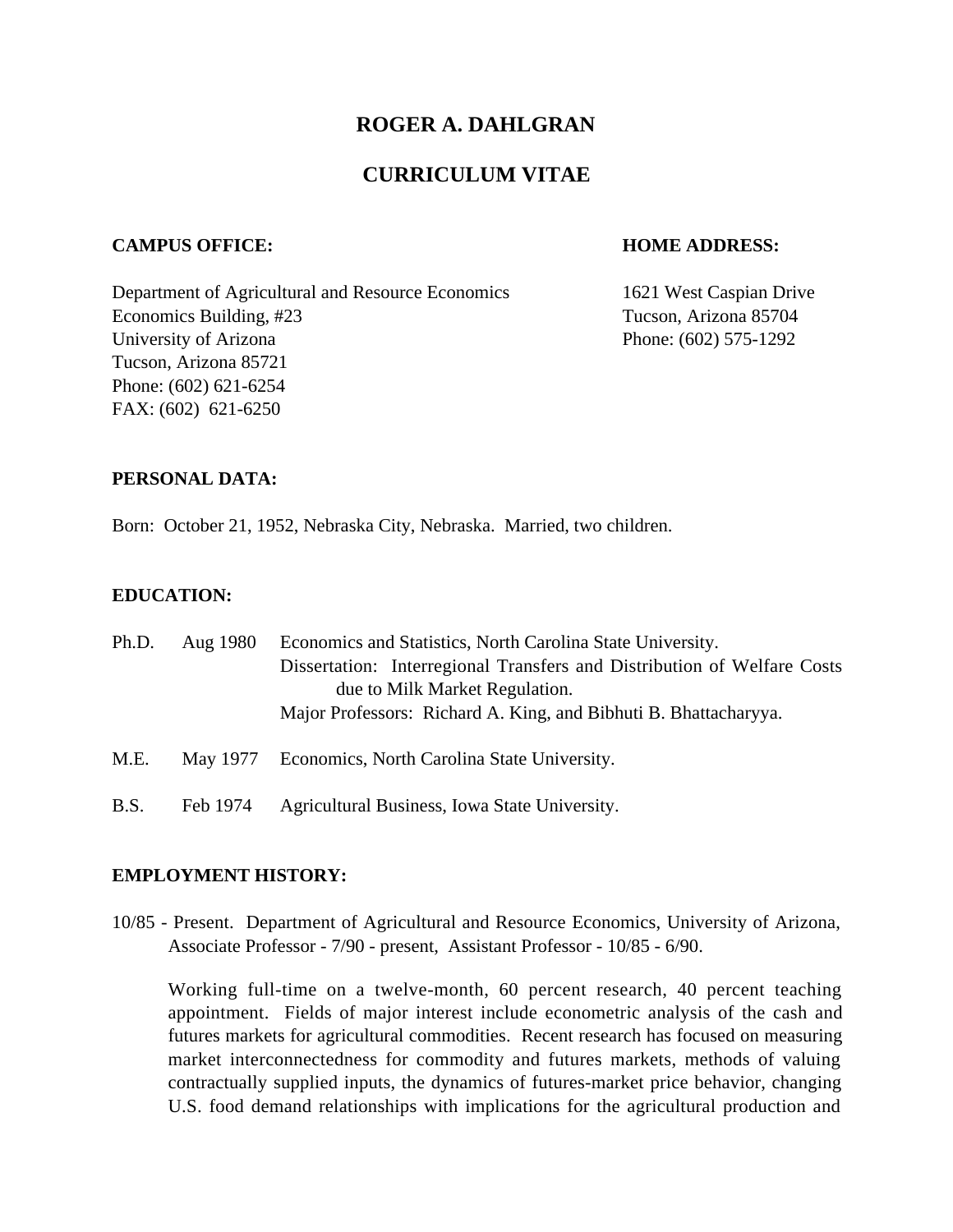processing sectors, and evaluating the effectiveness of innovations used in teaching agricultural economics concepts. Current teaching responsibilities include Introduction to Econometrics and the Economics of Futures Markets. Continuously advising graduate and twenty undergraduate students and active in faculty governance.

4/80 - 10/85 Assistant Professor, Department of Economics, Iowa State University.

Worked full-time on a twelve-month, 40 percent teaching, 25 percent undergraduate advising and 35 percent research appointment. Taught Introduction to Agribusiness to freshman, Agribusiness Management to seniors, graduate Agricultural Price Analysis, and graduate Quantitative Methods. Research involvement included serving as leader on projects entitled "The Macroeconomics of Agriculture and Agricultural-Nonagricultural Macroeconomic Linkages," "Implications of Emerging Policy Issues and Market Developments for the North Central Dairy Industry," and "Factors Affecting the Structure and Behavior of Agribusiness Firms." Served as principal investigator on project entitled "Commodity Price Analysis and Risk Management." Advised 65 undergraduate, and fifteen graduate students.

9/75 - 3/80 Research/Teaching Assistant, Department of Economics and Business, North Carolina State University.

Worked as a half-time research assistant for Professor Richard King. Investigated efficient resource allocation in the dairy industry in the southeastern United States. Constructed econometric models of the production, processing and distribution sectors. Taught one section of Principles of Microeconomics.

3/74 - 9/75 Operations Analyst, Agronomy Division, Land O'Lakes, Inc., Agricultural Services Division, Fort Dodge, Iowa.

Worked full-time in market forecasting, acquisition analysis, budgeting and product allocation for a division of Land O'Lakes involved in the wholesale agricultural fertilizer, seed, and chemical business. Resigned to continue education.

1/72 - 3/74 Research Technician, Department of Economics, Iowa State University, Ames, Iowa.

Worked part-time on research on the economics of Iowa hog production. Modified simulation model of confinement hog production to evaluate four alternative swine marketing strategies. Performed basic statistical analyses on hog production survey data.

1/69 - 12/72 Farmer affiliated with family enterprise, Riverton, Iowa.

Farmed 80 rented acres growing corn and soybeans. Fed hogs and cattle.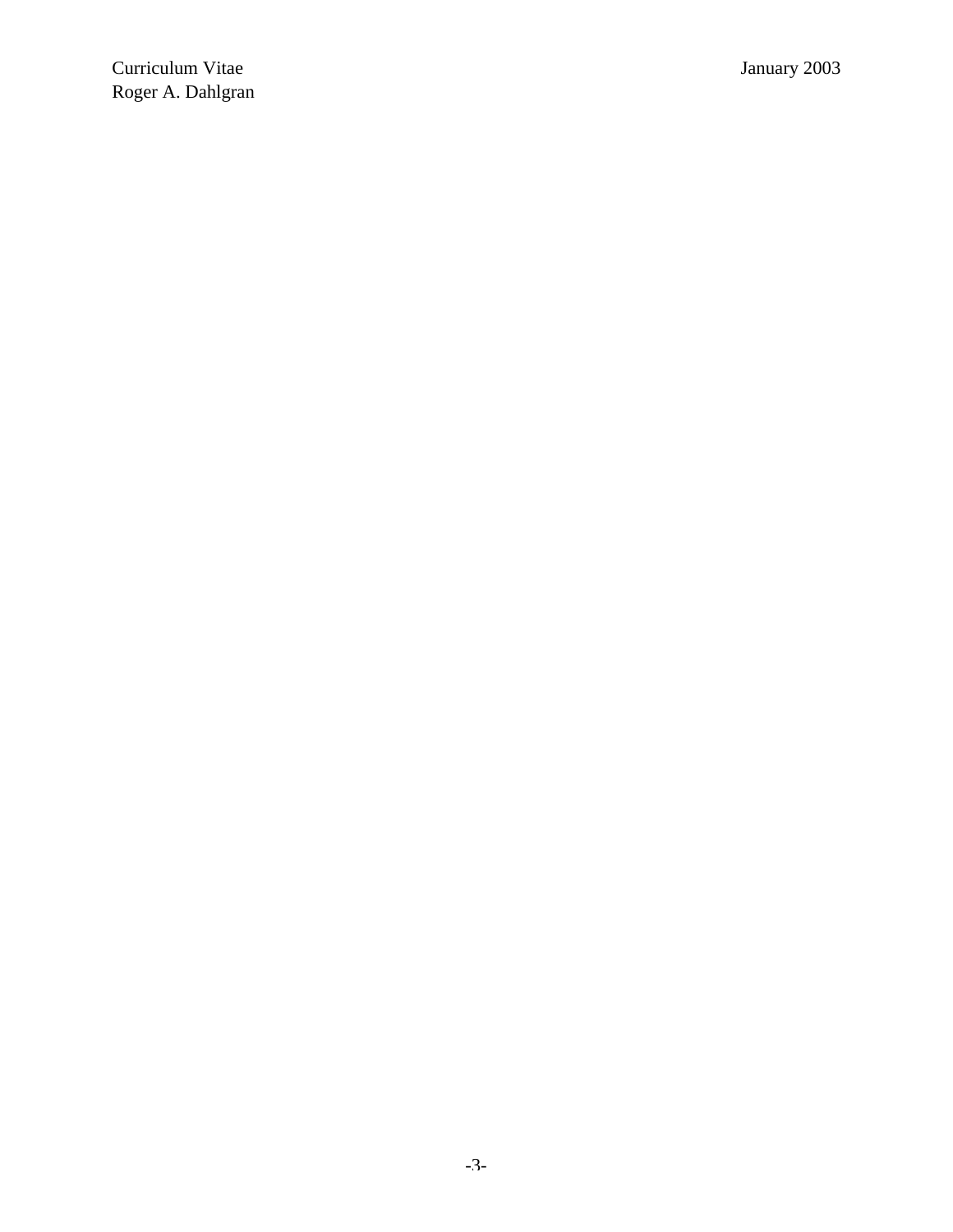# **PROFESSIONAL ASSOCIATIONS:**

American Agricultural Economics Association. Western Agricultural Economics Association. Southern Agricultural Economics Association.

## **PROFESSIONAL SPECIALIZATION:**

Econometric analysis and forecasting for agricultural markets with emphases on commodity futures markets, the detection of structural change in food demand relationships, and quantitative analysis of teaching technologies.

## **HONORS AND AWARDS:**

- University of Arizona Faculty Fellow, Fall 2000-present. (\$4,000 annual stipend. Available only by nomination from Faculty Fellows Nominating Committee)
- Included in *Who's Who Among America's Teachers*. Requires nomination from a student.
- Recipient of 2001-02 *Community Service Award* from University of Arizona SALT Center.
- Recipient of a University of Arizona, College of Agriculture Teaching Enhancement Award (\$780). Competitive award open to all University of Arizona, College of Agriculture faculty, 1995.
- College of Agriculture, Faculty Teaching Award, 1994. Annual award recognizing the outstanding teacher in the College of Agriculture at the University of Arizona.
- Recipient of University of Arizona, Instructional Computing Grant Award (\$1,700). Competitive award program open to all University of Arizona faculty, 1994.
- Advisor for thesis awarded Honorable Mention in the 1994 American Agricultural Economics Association Outstanding M.S. Thesis Competition. Dean Fairchild, author.
- National Association of Colleges and Teachers of Agriculture, Teaching Award of Merit 1992.
- Recipient of a University of Arizona, Provost's Teaching Improvement Award (\$2,000). Competitive award program open to all University of Arizona faculty, 1990.
- Recipient of an American Agricultural Economics Association (AAEA) Travel Scholarship (\$200) to attend the Research Issues in Agribusiness Management Conference, sponsored by the Agribusiness Management Committee of the AAEA, held July 30 and 31, 1986, in Reno, Nevada. Competitive award open to all AAEA members.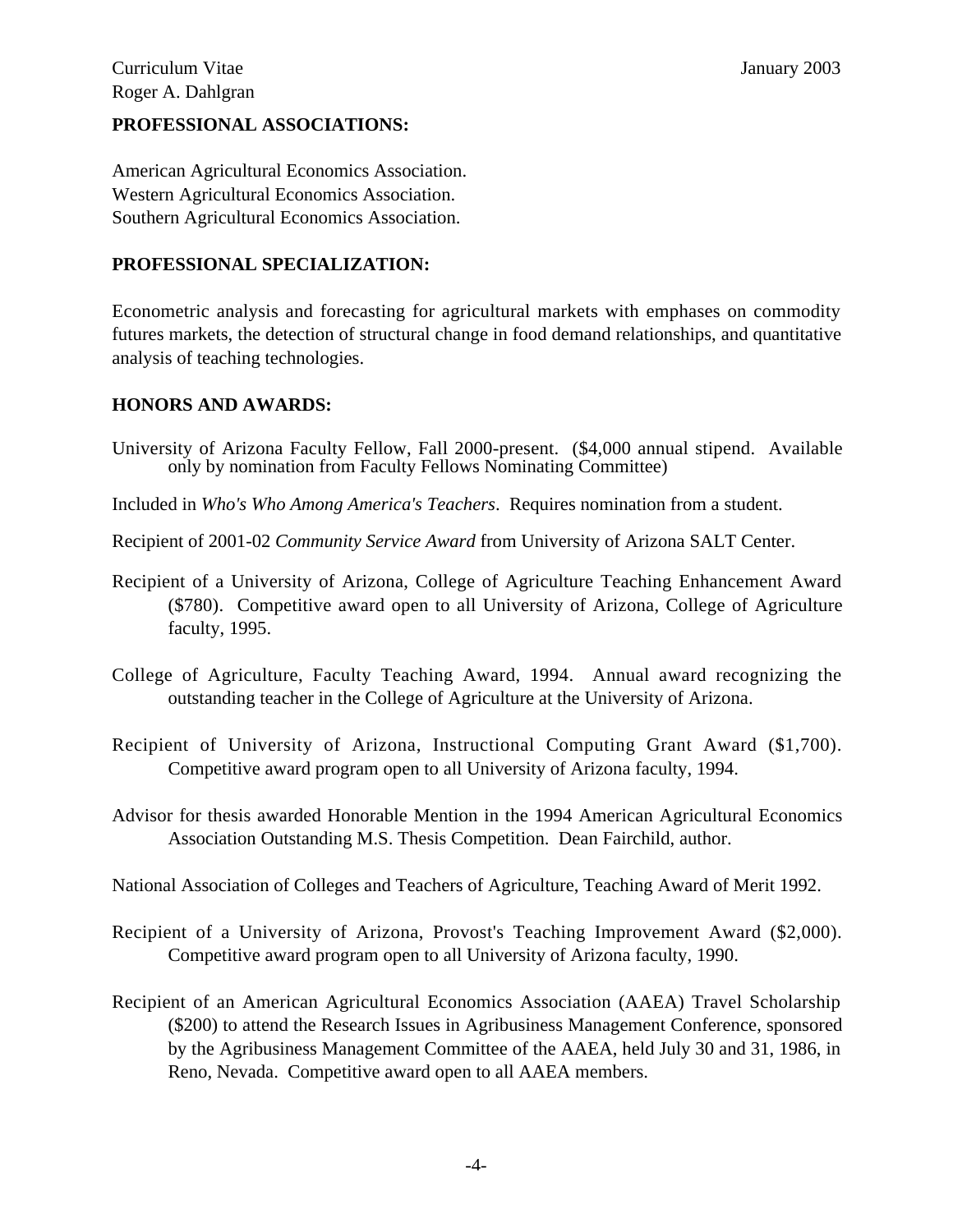Recipient of an American Agricultural Economics Association Travel Grant (\$800) to attend the 1985 meetings of the International Association of Agricultural Economics, held August 26-September 4, 1985 in Malaga, Spain. Competitive award open to all AAEA members who received degree in previous five years.

Member of Phi Kappa Phi, Scholastic Honor Society.

## **RESEARCH PUBLICATIONS:**

## **Chapters in Scholarly Monographs:**

- Dahlgran, Roger A. "Is Meat Demand in Equilibrium?" The Economics of Meat Demand, ed. Ruben C. Buse, pp. 187-200, University of Wisconsin, 1989.
- Dahlgran, Roger A. "An Overview of Demand Modeling Research with Implications for Modeling Dairy Demands." Advertising Promotion and Consumer Use of Dairy Products, ed. Cameron S. Thraen, pp. 123-144, The Ohio State University, 1989.

## **Journal Publications:**

- Dahlgran, Roger A. "Online Homework for Agricultural Economics Instruction: Frankenstein's Monster or Robo TA?." Journal of Agricultural and Applied Economics, Forthcoming April 2008.
- Dahlgran, Roger A. "Transaction Frequency and Hedging in Commodity Processing." Journal of Agricultural and Resource Economics, 30(Dec 2005):411-30.
- Dahlgran, Roger A. "A Multifaceted Online Futures Market Testbank: Content and Code." Journal of Economic Education, 35(Fall 2004):415.
- Dahlgran, Roger A. "Internet Usage in Agricultural Economics Instruction." NACTA Journal, 47, No. 1(Mar 2003):8-13.
- Dahlgran, Roger A., and D. G. Fairchild. "The Demand Impacts of Chicken Contamination Publicity-A Case Study." Agribusiness: An International Journal, 18(Autumn 2002): 459-474.
- Dahlgran, Roger A., "Cross-Hedging the Cottonseed Crush: A Case Study." Agribusiness: An International Journal, 16(Mar 2000):141-158.
- Dahlgran, Roger A., Dennis D. DiPietre, and Rick Tubbs. "Imputing Values for Directly- or Contractually-Transferred Feeder Pigs." Review of Agricultural Economics, 18(Sept 1996)423-36.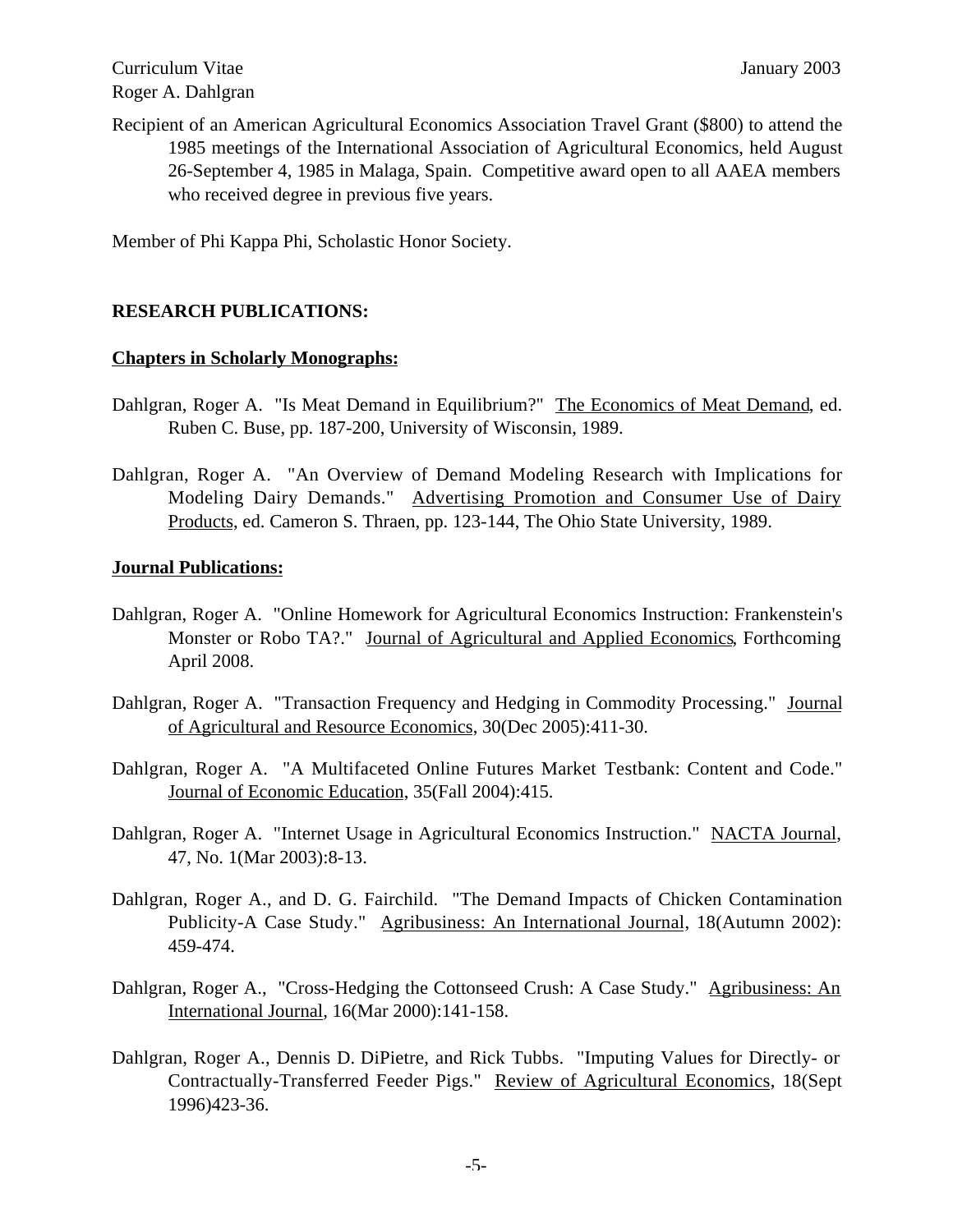- Dahlgran, Roger A. "A Case Study from Agricultural Economics: An Economic Approach to Evaluating Teaching Innovations." NACTA Journal, 37, No. 4(Dec 1993):25-29.
- Wilson, Paul N., **Roger A. Dahlgran** and Neilson Conklin. "Perceptions as Reality on Large Scale Dairy Farms." Review of Agricultural Economics, 15(Jan.1993):89-101.
- Trindade, Gaca, **Roger A. Dahlgran**, Eric Monke, and Roger Fox. "Yield Risk in Wheat Production: A Policy Study for the Alentejo of Portugal." Estudos de Economia, 12(Apr-June 1992):303-314.
- Dahlgran, Roger A., and Steven C. Blank. "Evaluating Integration of Contiguous Discontinuous Markets." American Journal of Agricultural Economics, 74(May 1992):469-479.
- Dahlgran, Roger A., Molly Longstreth, Merle D. Faminow, and Katherine Acuna. "Robustness of an Intermittent Program of Retail Food Price Information." Journal of Consumer Affairs, 25(Summer 1991):84-97.
- Dahlgran, Roger A. "Teaching Innovations in Agricultural Economics: An Economic Approach." American Journal of Agricultural Economics, 72(Nov. 1990):873-882.
- Dahlgran, Roger A. "An Economic Perspective on Teaching-Innovation." Journal of Educational Technology Systems, 18(Jan. 1990):191-206.
- Fox, Roger, and **Roger A. Dahlgran**. "A Social Accounting Approach to Analyzing Agribusiness Competitiveness." Agribusiness: An International Journal, 6(May 1990):209-219.
- Barkley, David L., **Roger A. Dahlgran**, and Stephen M. Smith. "High-Technology Manufacturing in the Nonmetropolitan West: Gold or Just Glitter." American Journal of Agricultural Economics, 70(Aug. 1988):560-571.
- Dahlgran, Roger A., and Edwin H. Carpenter. "Econometric-Forecasting Microcomputer Software; Capabilities, Ease of Use, and Cost." Social Science Computer Review, 6(Fall 1988):410-428.
- Dahlgran, Roger A. "The Changing Meat Demand Structure in the United States: Evidence from A Price Flexibility Analysis." North Central Journal of Agricultural Economics, 10(July 1988):165-176.
- Dahlgran, Roger A. "Complete Flexibility Systems and the Stationarity of U.S. Meat Demands." Western Journal of Agricultural Economics, 12(Dec. 1987):151-163.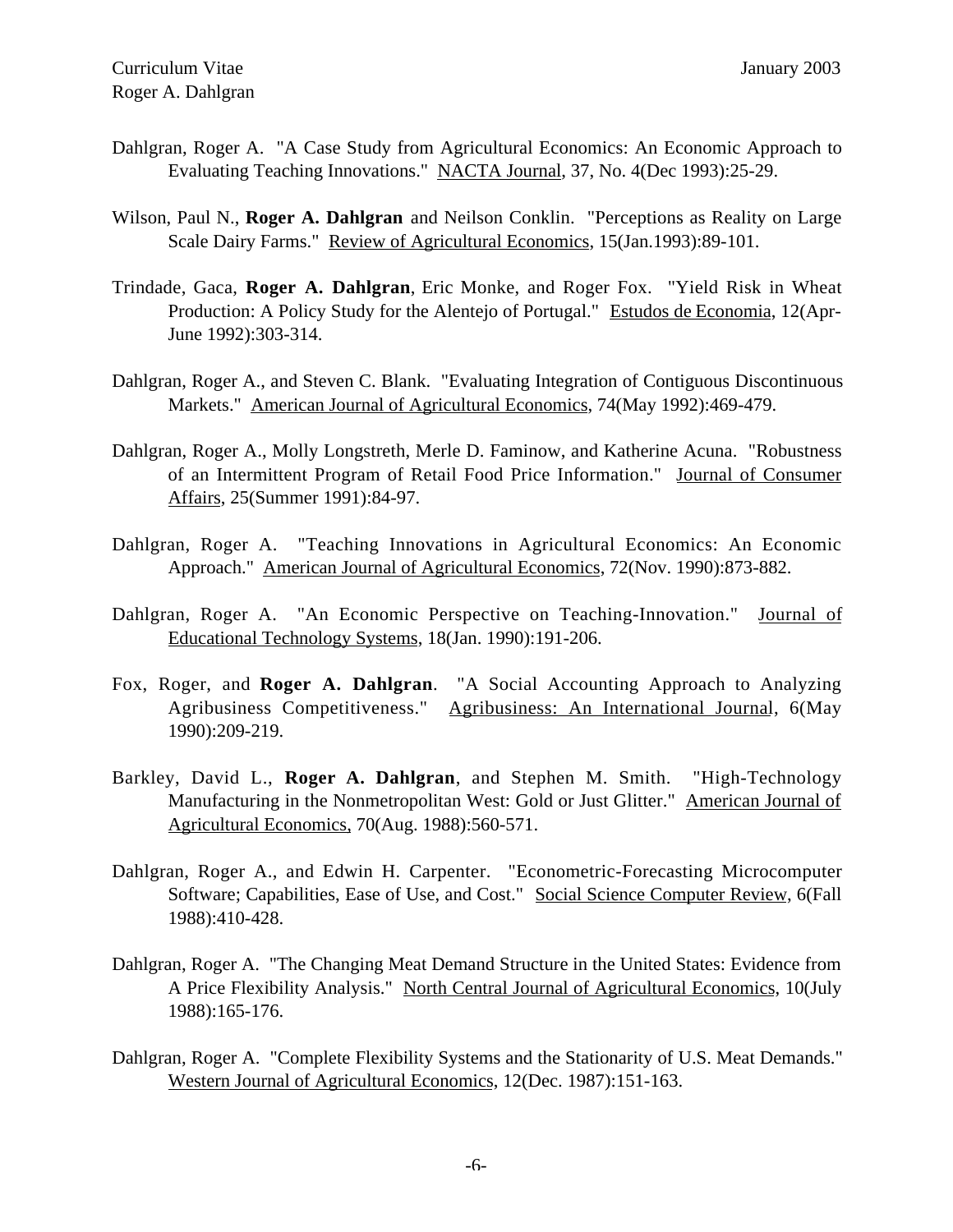- Dahlgran, Roger A. "Management Simulators: A Tool for Fostering Experience-Based Learning of Agribusiness Management Concepts." Agribusiness: An International Journal, 3(Dec. 1987):404-412.
- Dahlgran, Roger A. "Agricultural Economists in the Information Age: Awareness, Usage and Attitudes Toward Electronic Bibliographic Databases." American Journal of Agricultural Economics, 69(Feb. 1987):166-173.
- Dahlgran, Roger A. "Using Simulation to Teach Agribusiness Management and Managerial Decision Making Skills." Computers and Electronics in Agriculture, 1(1986):143-150.
- Dahlgran, Roger A. "Sources of Nonstationarity in Cash and Futures Prices: Academic Discussion." Review of Research in Futures Markets, 3(1985):327-329.
- Dahlgran, Roger A. "A Synthesis of Microeconomic Duality Theory and Distributed Lag Modeling with Implications for U.S. Dairy Policy." North Central Journal of Agricultural Economics, 7(Jan. 1985):132-144.
- Dahlgran, Roger A. "Agribusiness Firms as Users of Financial Futures: Academic Discussion." Review of Research in Futures Markets, 3(1984):235-240.
- Dahlgran, Roger A. and Dale Jergensen. "The Feasibility of Hedging Working Capital Costs in Financial Futures Markets by Small Agribusiness Firms." Review of Research in Futures Markets, 1(1984):1-12.
- Deiter, Ronald E., **Roger A. Dahlgran**, and David M. Passe. "Member Awareness of Dairy Cooperative Services in the North Central Region." North Central Journal of Agricultural Economics, 4(July 1982):31-44.
- Dahlgran, Roger A. "Welfare Costs and Interregional Income Transfers Due to Regulation of Dairy Markets." American Journal of Agricultural Economics, 62(May 1980):288-296.

## **Abstracts:**

- Dahlgran, Roger A., "The Distribution of Bebefits from Online Homework." *Journal of Agricultural and Resource Economics*, 26(Dec. 2006):685-6.
- Dahlgran, Roger A., "A Template for Online Homework: Frankenstein's Monster or Robo TA?" *Journal of Agricultural and Resource Economics*, 26(Dec. 2002):575-6.
- Dahlgran, Roger A., "Technology in the Agricultural Economics Classroom: Are we on the Right Path?" *Journal of Agricultural and Resource Economics*, 26(Dec. 2001): 563.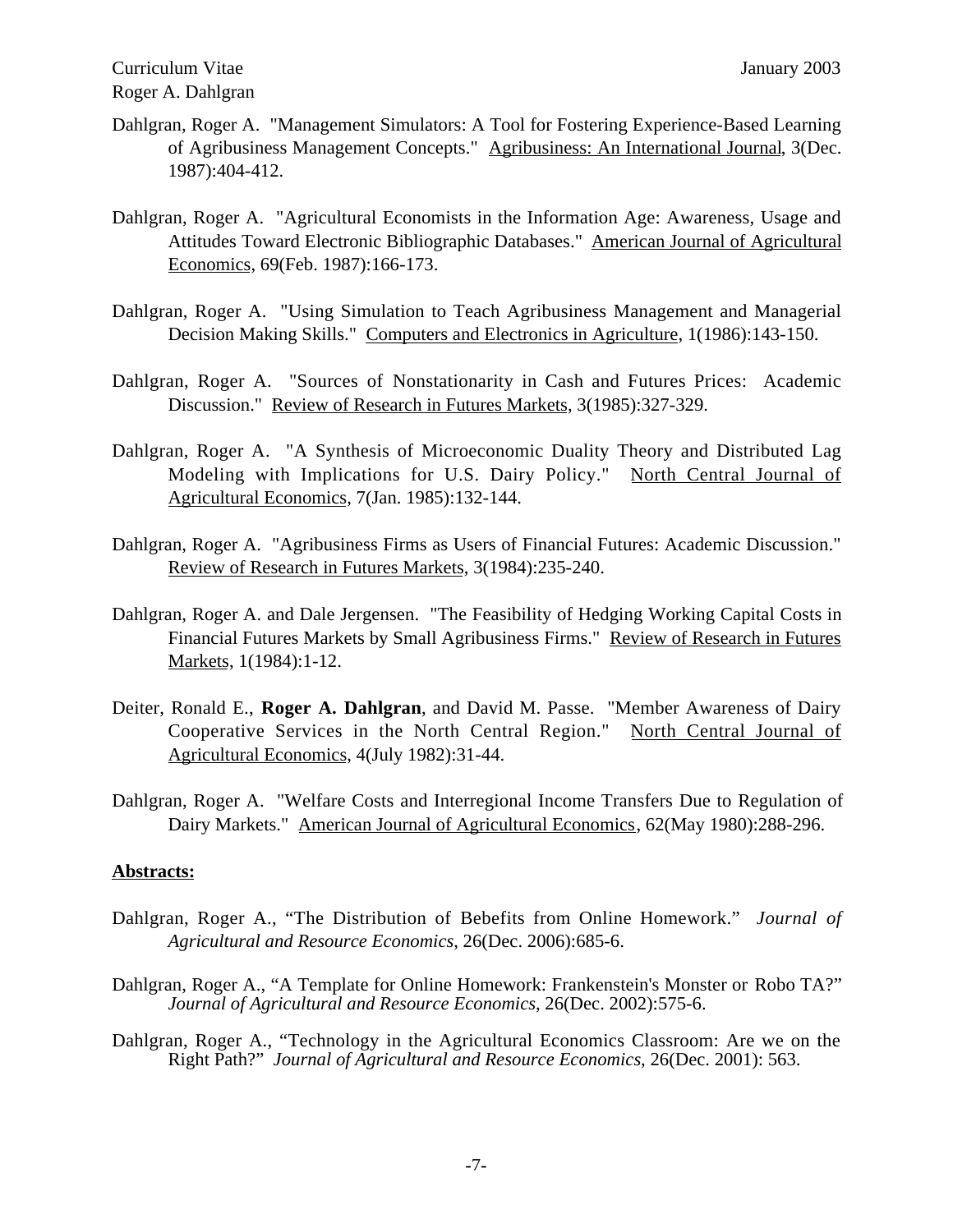- Dahlgran, Roger A., "An Examination of Futures Price Determination through the Lens of Market Integration" *Journal of Agricultural and Resource Economics*, 25(Dec. 2000):727-8.
- Dahlgran, Roger A., and Dennis D. DiPietre. "Imputing Values of Directly or Contractually Transferred Feeder Pigs." Journal of Agricultural and Applied Economics, 25(July 1993):284-5.
- DiPietre, Dennis D., **Roger A. Dahlgran** and Marvin L. Hayenga. "Commodity Purchasing Behavior Under Uncertainty: The Role of Fear and Greed." American Journal of Agricultural Economics, 74(Dec.1992):1276.
- Wilson, Paul N., **Roger A. Dahlgran** and Neilson C. Conklin. "Perceptions as Reality on Large-Scale Dairy Farms." American Journal of Agricultural Economics, 73(Dec. 1991):1540.
- Dahlgran, Roger A. "Simulating and Accounting for Futures Trading in a Teaching Environment." American Journal of Agricultural Economics, 73(Dec. 1991):1558.
- Dahlgran, Roger A. "A Futures Trading Simulator." Zenith Data Systems Masters of Innovation II, 1990 Competition, Abstract of Entries, Business Category, p.11.
- Dahlgran, Roger A. "A Production Function for Evaluating Teaching Innovation in the Agricultural Economics Classroom." American Journal of Agricultural Economics, 69(Dec. 1987):1082.
- Dahlgran, Roger A. "Agricultural Economists' Awareness, Usage, and Attitudes Toward Electronic Bibliographic Databases." American Journal of Agricultural Economics, 68(Dec. 1986):1386.
- Dahlgran, Roger A. "Additional Evidence on the Changing Demand Structure for Meats in the United States." Southern Journal of Agricultural Economics, 18(July 1986):175.
- Dahlgran, Roger A. "Automated Data for the Agricultural Economist: Opportunities and Pitfalls." American Journal of Agricultural Economics, 66(Dec. 1984):892. (Organized symposium.)
- Dahlgran, Roger A. "The Short- and Long-Run Milk Supply Response with Implications for U.S. Dairy Policy." Southern Journal of Agricultural Economics, 16(July 1984):188.

## **Research Reports:**

DiPietre, Dennis D., **Roger A. Dahlgran**, and Marvin Hayenga. A Stochastic Control Model of Optimal Positions in Cash and Futures Markets. Center for the Study of Futures Markets,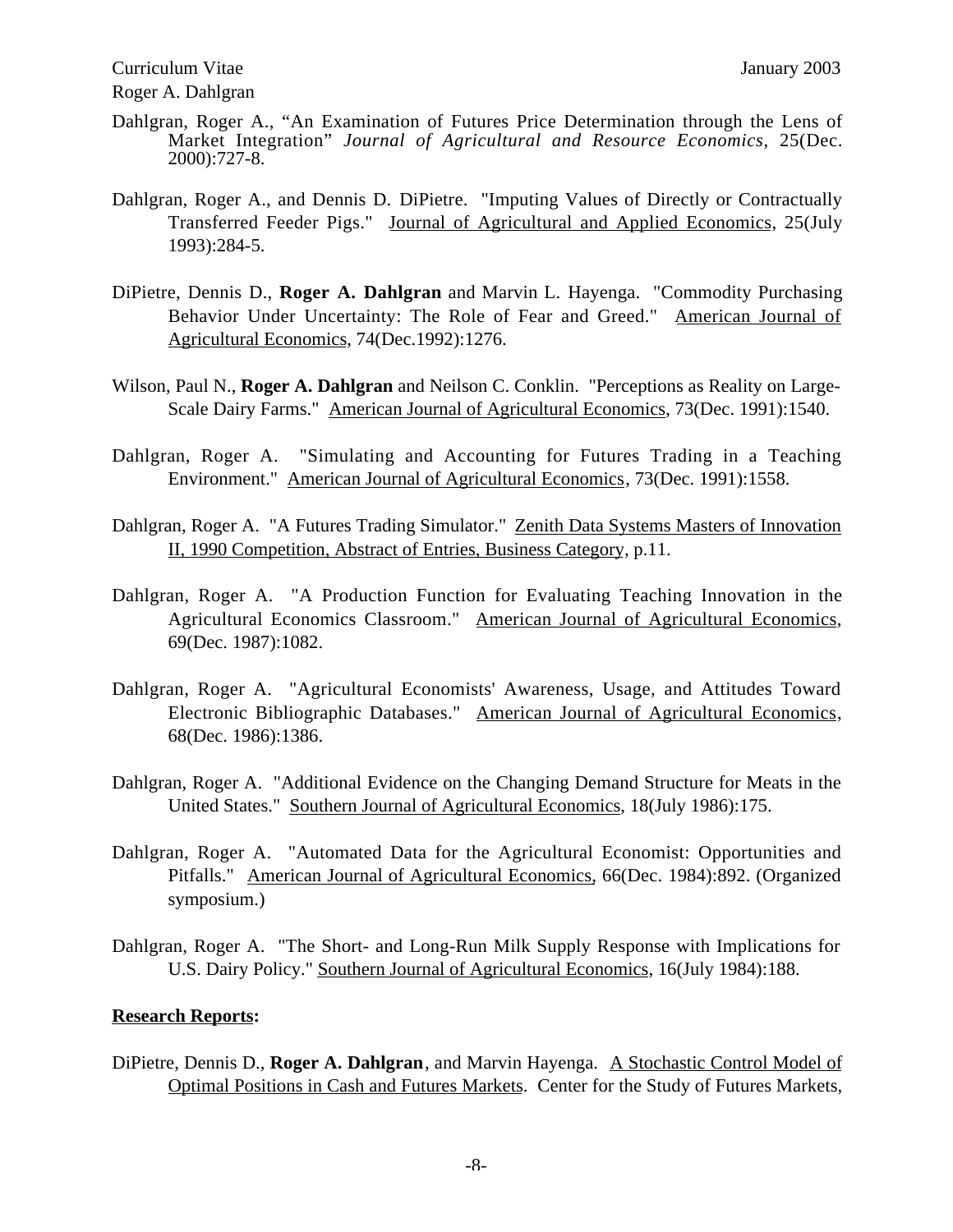Working Paper Series No. 137, Columbia Business School, Columbia University, New York, NY, 1986. (30 pages.)

- Dahlgran, Roger A. Dairy Marketing and Policy Analysis: A Critical Review of Recent Empirical Studies. Department of Economics and Business, Economics Special Report No. 62, North Carolina State University at Raleigh, March 1981. (40 pages.)
- King, Richard A., **Roger A. Dahlgran**, A.A. McDermed, and D.C. McPeters. Evaluation of Alternative Milk Plant Locations. Department of Economics and Business, Economics Special Report Number 52, North Carolina State University at Raleigh, June 1979. (52 pages.)

## **Conference Proceedings - Invited Papers Presented and Published:**

- Dahlgran, Roger A. "An Interpersonal Debate on Teaching Technology: Chalk or Chips?" Invited (unpublished) presentation to an American Agricultural Economics Association Teaching Workshop entitled "Connecting With Students", Indianapolis, Indiana, August 5-9, 1995.
- DiPietre, Dennis, **Roger A. Dahlgran**, and Rick Tubbs. "Value Vs. Price in High Quality Feeder Pigs: Is There a Difference." Proceedings of the American Association of Swine Practitioners, Kansas City, Missouri, March 7-9, 1993.
- Tubbs, Rick, and **Roger A. Dahlgran**. "Influence of Facility Type on Swine Grow-Finish Performance." Proceedings of the American Association of Swine Practitioners, Kansas City, Missouri, March 7-9, 1993.
- Dahlgran, Roger A. "An Overview of Demand Modeling Research with Implications for Modeling Dairy Demands." Advertising, Promotion and Consumer Use of Dairy Products. Proceedings of a research conference sponsored by Regional Dairy Projects NC-176, NE-153, and S-166, Atlanta, Georgia, October 27-28, 1987. ed. C. Thraen and D. Hahn, pp. 123-144.
- Dahlgran, Roger A. "Some Pitfalls in the Use of Simulation Games to Teach Agribusiness Management." Computers in Agricultural Marketing. Workshop sponsored by the North Central Computer Institute. ed. John R. Schmidt, 1986, pp.11-18.
- Dahlgran, Roger A. "Reactive Programming: One Tool for Dairy Policy Analysis." Dairy Models and Modeling for Policy Analysis: Concepts and Critical Issues. Proceedings of a research conference sponsored by Regional Dairy Projects NC-176, NE-153, and S-166, Columbia, Ohio, October 29, 1985. ed. C. Thraen, pp.93-111.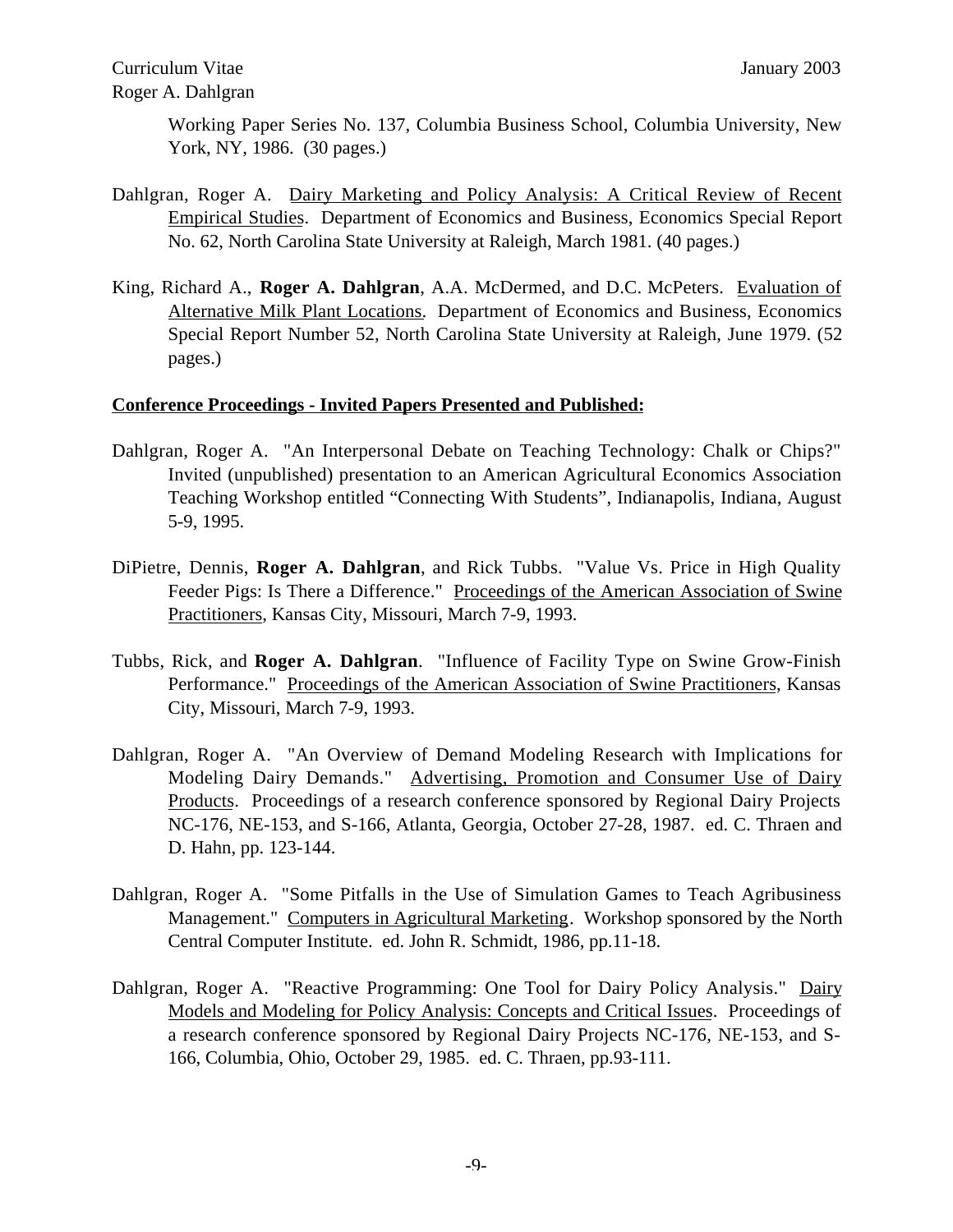#### **Conference Proceedings - Selected Papers Presented and Published:**

- Dahlgran, R. A. 2007. "Inventory and Transformation Hedging Effectiveness in Corn Crushing." *Internet Published Proceedings of the NCR-134 Conference on Applied Commodity Price Analysis, Forecasting, and Market Risk Management, Chicago, Illinois, April 16-17, 2007. (http://www.farmdoc.uiuc.edu/nccc134/conf\_2007/pdf/confp02-07.pdf)*
- Dahlgran, Roger A., "A Comparative Evaluation of Cash Flow and Batch Profit Hedging Effectiveness in Commodity Processing" *Internet Published Proceedings of the NCR-134 Conference on Applied Commodity Price Analysis, Forecasting, and Market Risk Management, St. Louis Missouri, April 17-18, 2006. (http://agecon.lib.umn.edu/cgibin/pdf\_view.pl?paperid=23124&ftype=.pdf)*
- Dahlgran, Roger A., "Hedging Cash Flows from Commodity Processing" *Internet Published Proceedings of the NCR-134 Conference on Applied Commodity Price Analysis, Forecasting, and Market Risk Management, St. Louis Missouri, April 18-19, 2005. (http://agecon.lib.umn.edu/cgi-bin/pdf\_view.pl?paperid=18808&ftype=.pdf)*
- Dahlgran, Roger A., "Transaction Frequency, Inventories and Hedging in Commodity Processing" *Internet Published Proceedings of the NCR-134 Conference on Applied Commodity Price Analysis, Forecasting, and Market Risk Management, St. Louis Missouri, April 19-20, 2004. (http://agecon.lib.umn.edu/cgibin/pdf\_view.pl?paperid=15383&ftype=.pdf)*
- Dahlgran, Roger A., "An ARCH Analysis of the Hedging Performance of Imminently Maturing Futures Contracts" *Internet Published Proceedings of the NCR-134 Conference on Applied Commodity Price Analysis, Forecasting, and Market Risk Management, St. Louis Missouri, April 21-22, 2003. (http://agecon.lib.umn.edu/cgibin/pdf\_view.pl?paperid=10921&ftype=.pdf)*
- Dahlgran, Roger A., "A Template for Online Homework: Frankenstein's Monster or Robo TA?" *Internet Published Proceedings of the Western Agricultural Economics Association Annual Meetings, Long Beach, California, July 28-31, 2002. (http://agecon.lib.umn.edu/cgi-bin/pdf\_view.pl?paperid=5740&ftype= .pdf)*
- Dahlgran, Roger A., "Inventory and Transformation Risks in Soybean Processing" *Internet Published Proceedings of the NCR-134 Conference on Applied Commodity Price Analysis, Forecasting, and Market Risk Management, St. Louis Missouri, April 22-23, 2002. (http://agecon.lib.umn.edu/cgi-bin/pdf\_view.pl?paperid=4776&ftype=.pdf)*
- Dahlgran, Roger A., "Technology in the Agricultural Economics Classroom: Are we on the Right Path?" *Internet Published Proceedings of the Western Agricultural Economics Association Annual Meetings, Logan, Utah, July 8-11, 2001. (http://agecon.lib.umn.edu/cgi-bin/pdf\_view.pl?paperid=3378& ftype=.pdf)*
- Dahlgran, Roger A., "An Examination of Futures Price Determination through the Lens of Market Integration" *Internet Published Proceedings of the Western Agricultural Economics Association Annual Meetings, Vancouver, British Columbia, July 29-August 1, 2000. (http://agecon.lib.umn.edu/cgi-bin/pdf\_view.pl?paperid=2271&ftype=.pdf)*
- Fairchild, Dean G. and **Roger A. Dahlgran**. "Is it Going to to be a Bad Day if a 60 Minutes Camera Crew is Waining for You at Work? - Case Study of Chicken Contamination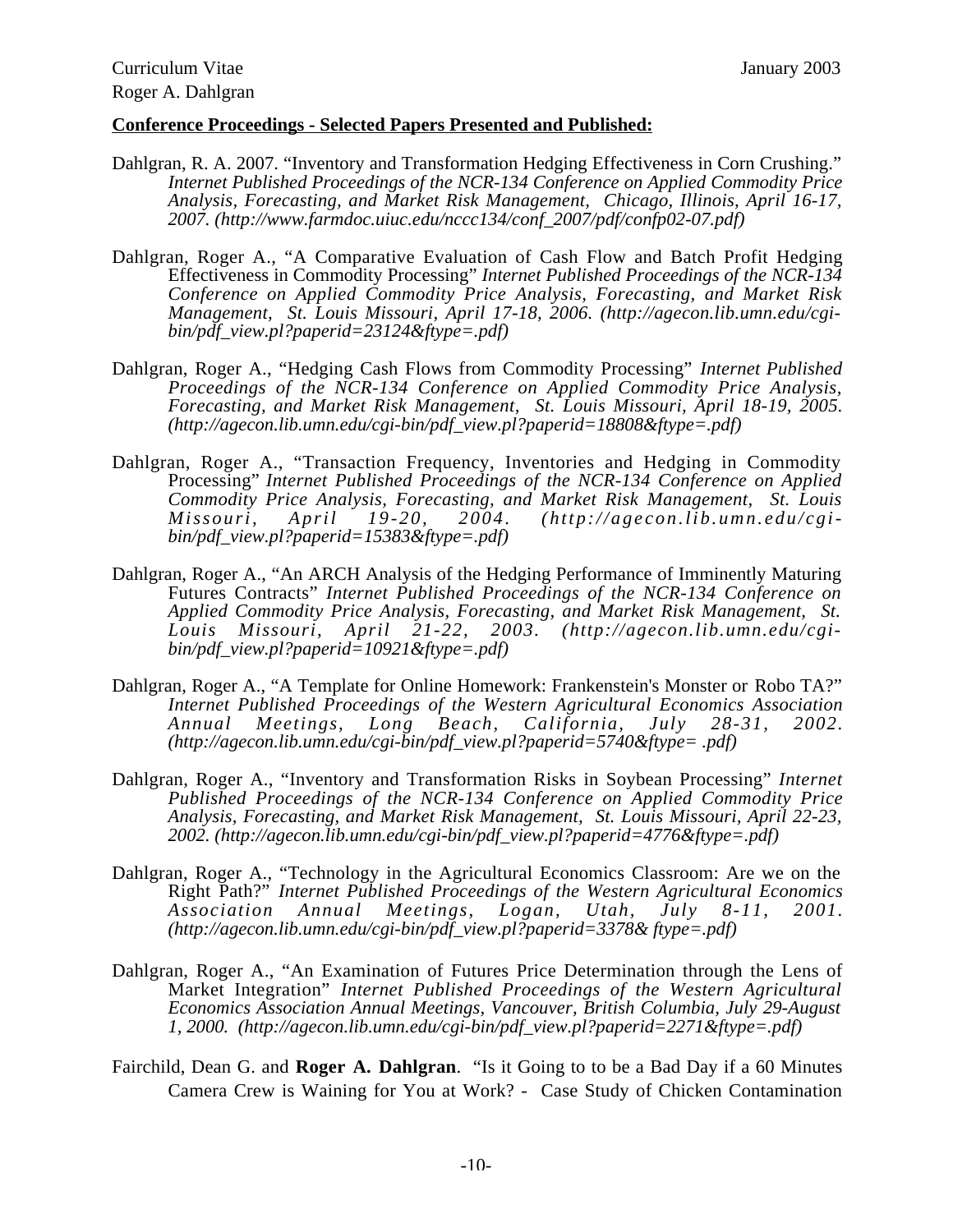Publicity." *Proceedings of the NCR-Conference on Applied Commodity Price Analysis, Forecasting and Market Risk Management*, Chicago Illinois, April 22-23, 1996. ed. B. Wade Brorsen, pp. 204-16.

- Dahlgran, Roger A., "The Quality of Speculation in the Soybean Complex." *Proceedings of the NCR-Conference on Applied Commodity Price Analysis, Forecasting and Market Risk Management*, Chicago Illinois, April 24-25, 1995. ed. B. Wade Brorsen, pp. 26-43.
- Dahlgran, Roger A. "Lest We Forget: Measuring the Costs and Benefits of Teaching Innovations." New Technologies and Innovations in Agricultural Economics Instruction, Proceedings of a conference and workshop hosted at the University of Kentucky, Feb 1992. eds. David L. Debertin, Mary A. Marchant, and Stephan J. Goets, pp. 135-45.
- Dahlgran, Roger A., Dennis D. DiPietre, Roderick L. Tubbs, and Bill M. Greenley. "Estimating the Implicit Value of Management and Production Technology for Contractually Transferred Feeder Pigs." Applied Commodity Price Analysis, Forecasting, and Market Risk Management, Proceedings of the NCR-134 Conference, Chicago, Illinois, April 20- 21, 1992. ed. M. Hayenga. pp. 75-84.
- Dahlgran, Roger A. "An Economic Perspective on Introducing, Managing, and Evaluating Teaching Innovations." Social Science Perspectives Journal, 3(no.6):19-36. Proceedings of the National Social Science Association Western Conference, Reno, Nevada, April 6- 8, 1989.
- Dahlgran, Roger A. "If the Software Fits: Capabilities, Ease of Use, and Cost of Econometric Forecasting Microcomputer Software." Applied Commodity Price Analysis, Forecasting and Market Risk Management, Proceedings of the NCR-134 Conference, St. Louis, Missouri, April 22-23, 1987. ed. M. Hayenga, pp. 346-361.
- Firch, Robert S., and **Roger A. Dahlgran**. "Implied Volatility and Interest Rates in Early Pricing of Put Options on Agricultural Commodities." Applied Commodity Price Analysis, Forecasting and Market Risk Management. Proceedings of the NCR-134 Conference, St. Louis, Missouri, April 22-23, 1987. ed. M. Hayenga, pp. 278-284.
- Dahlgran, Roger A. "The Changing Structure of U.S. Meat Demand: Implications for Meat Price Forecasting." Applied Commodity Price Analysis, Forecasting and Market Risk Management. Proceedings of the NCR-134 Conference, St. Louis, Missouri, April 22-23, 1986. ed. M. Hayenga, pp. 274-286.
- Dipietre, Dennis D., Marvin Hayenga, and **Roger A. Dahlgran**. "A Stochastic Risk-Return Model of Optimal Cash-Futures Positions." Applied Price Analysis and Forecasting. Proceedings of the NCR-134 Conference, St. Louis, Missouri, April 26-27, 1984, in St. Louis, Missouri. ed. M. Hayenga, pp. 177-199.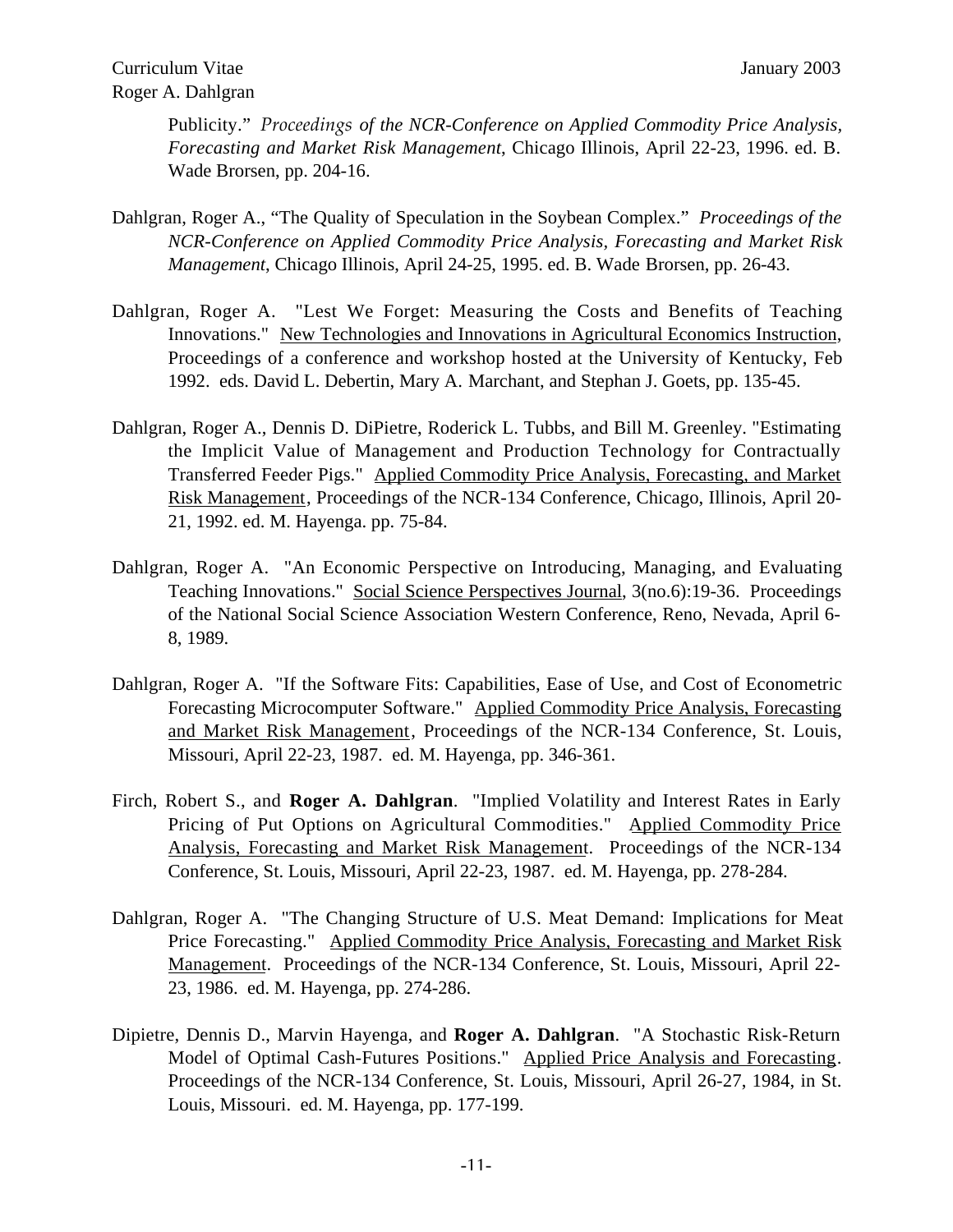Dahlgran, Roger A. "Resolving Dairy Market Disequilibrium: Forecasting the Simple Answers to Simple Questions." Applied Price Analysis and Forecasting. Proceedings of the NCR-134 Conference, St. Louis, Missouri, April 26-27, 1984. ed. M. Hayenga, pp. 281-300.

#### **Poster Presentations:**

"Does Online Homework Work?" Selected poster presented at the Western Region Teaching Symposium, Bozeman, Montana, September 19-20, 2003.

## **Popular Press Publications:**

- Dahlgran, Roger A. "Agricultural Options as Price Insurance: Part I." Arizona Farmer Stockman, (July 1993):18-19.
- Dahlgran, Roger A. "Agricultural Options as Price Insurance: Part II." Arizona Farmer Stockman, (Aug 1993):p.26.
- Dahlgran, Roger A. "Comment on Purcell's 'The case of Beef Demand A Failure by the Discipline.'" Choices, The Magazine of Food, Farm, and Resource Issues, Third Quarter, (1989):39-40.
- Dahlgran, Roger A., Robert Firch and Russell Gum. "Using Marketing Strategies." Arizona Land and People, (1989).
- Dahlgran, Roger A. "Learning Agricultural Management." Arizona Land and People, 4(1988):19.
- Dahlgran, Roger A. "Emerging Dairy Technology: Its Economic Impact." Arizona Land and People, 1(1986):32-33.
- Deiter, R.E. and **Roger A. Dahlgran**. "Do Dairy Producers Know What Coops are Doing for Them?" Farmer Cooperatives, United States Department of Agriculture, Agricultural Cooperative Service, (February 1982):8-9.

## **TEACHING EXPERIENCE:**

#### **Iowa State University:**

Economics 192. Introduction to Agribusiness Operations. A 5 quarter credit/4 semester credit course for freshmen in Agricultural Business. Fall 1980 (30 students), Fall 1981 (120 students).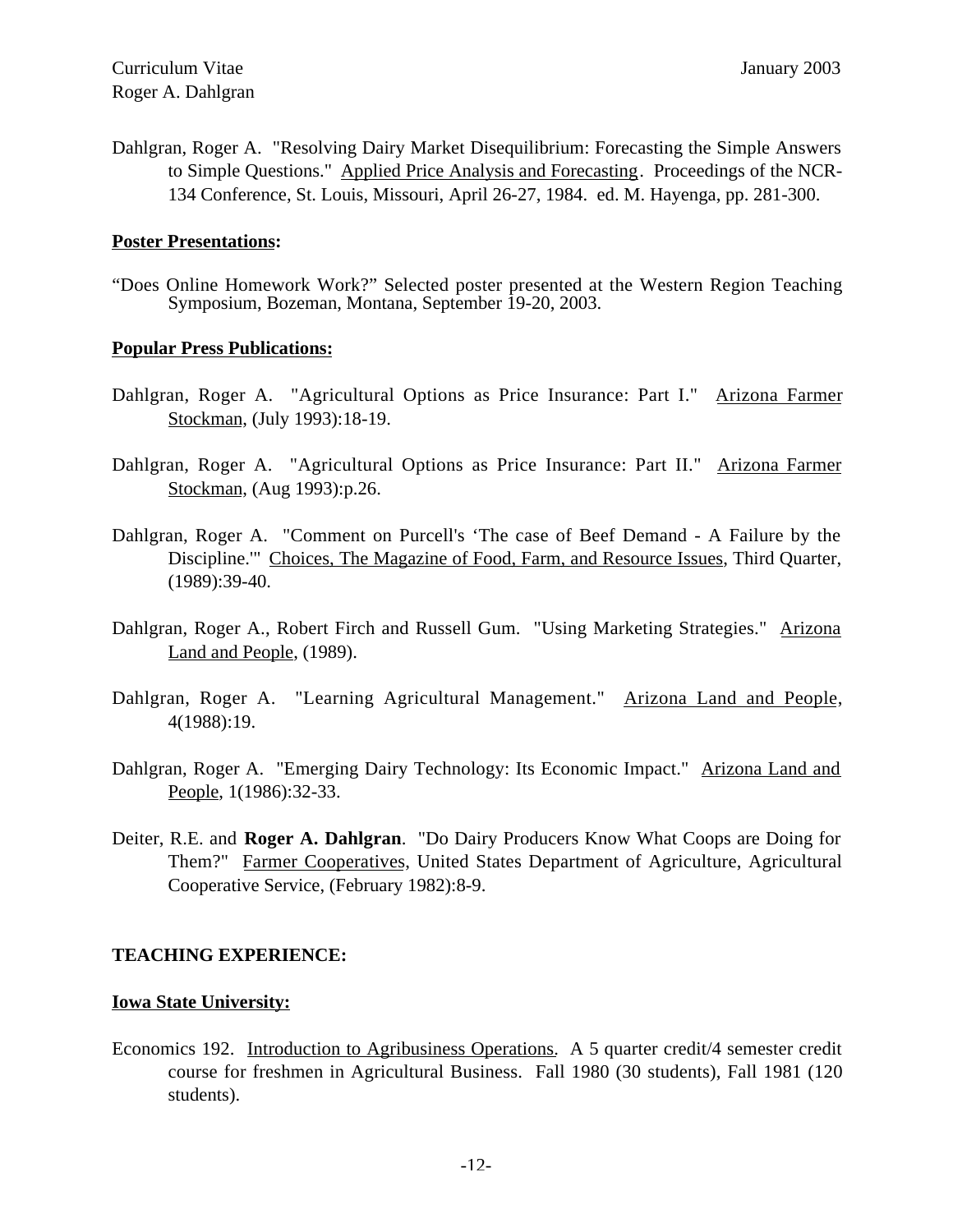- Economics 436. Agribusiness Firm Analysis. A 3 credit course for seniors in Agricultural Business, specializing in Agribusiness Management. Extensively use computer simulation game. Winter 1981 (45 students), Fall 1981 (25), Fall 1982 (22), Fall 1983 (20), Fall 1984 (25), Spring 1985 (35, one third of course).
- Economics 504. Quantitative Methods in Economic Analysis. A 4 credit course for incoming Economics graduate students. Fall 1982 (44), Fall 1984 (32).
- Economics 548. Quantitative Agricultural Price Analysis. A 3 credit course for advanced graduate students specializing in Agricultural Marketing and Price Analysis. Spring 1981 (13), Spring 1982 (12), Spring 1983 (11), Spring 1984 (5), Spring 1985 (8).
- Economics 532. Quantitative Research and Decision Models. Team taught one third of a 3 credit course for advanced graduate students in Agricultural Marketing and Price Analysis. Spring 1982 (18), Spring 1983 (10), Spring 1984 (10), Spring 1985 (6).
- University Studies 322H. Consuming in the 80's. A one credit seminar on Personal Finance and Consumer Economics for Honors Students. Spring 1983 (15).
- University Studies 322H. The Role and Function of Futures Markets. A one credit seminar for Honors Students. Spring 1984 (15).

## **University of Arizona:**

- Agricultural Economics/Economics/Finance 313. Economics of Futures Markets. A three credit course for juniors and seniors in Agricultural Economics, business and finance. Website at http://arec.arizona.edu/arec313/. Fall 1988 (85), Fall 1989 (106), Fall 1990 (110), Fall 1991 (110), Fall 1992 (121), Fall 1993 (95), Fall 94 (109), Fall 95 (120), Fall 96 (105), Fall 97 (90), Spring 98 (5 Sierra Vista campus), Fall 98 (81), Fall 99 (77), Fall 00 (90), Fall 01 (113), Fall 02(109), Fall 03(119), Winter 04(16), Fall 04(111), Fall 05(93), Fall 06(113).
- Economics 418/518. Introduction to Econometrics. A three credit course for seniors and graduate students in economics, agricultural economics and businesss. Website at http://arec.arizona.edu/econ418/. Fall 1997 (17), Fall 98 (28), Fall 99 (33), Fall 00 (19, Econ 518 only), Fall 01(8, Econ 518 only), Fall 02(15, Econ 518 only), Fall 03(23, Econ 518 only), Fall 05(22), Fall 06(23).
- Agricultural Economics 404. Production Economic Analysis. A three credit course for seniors in Agricultural Economics and graduate students in other disciplines in the College of Agriculture. Fall 1986 (12).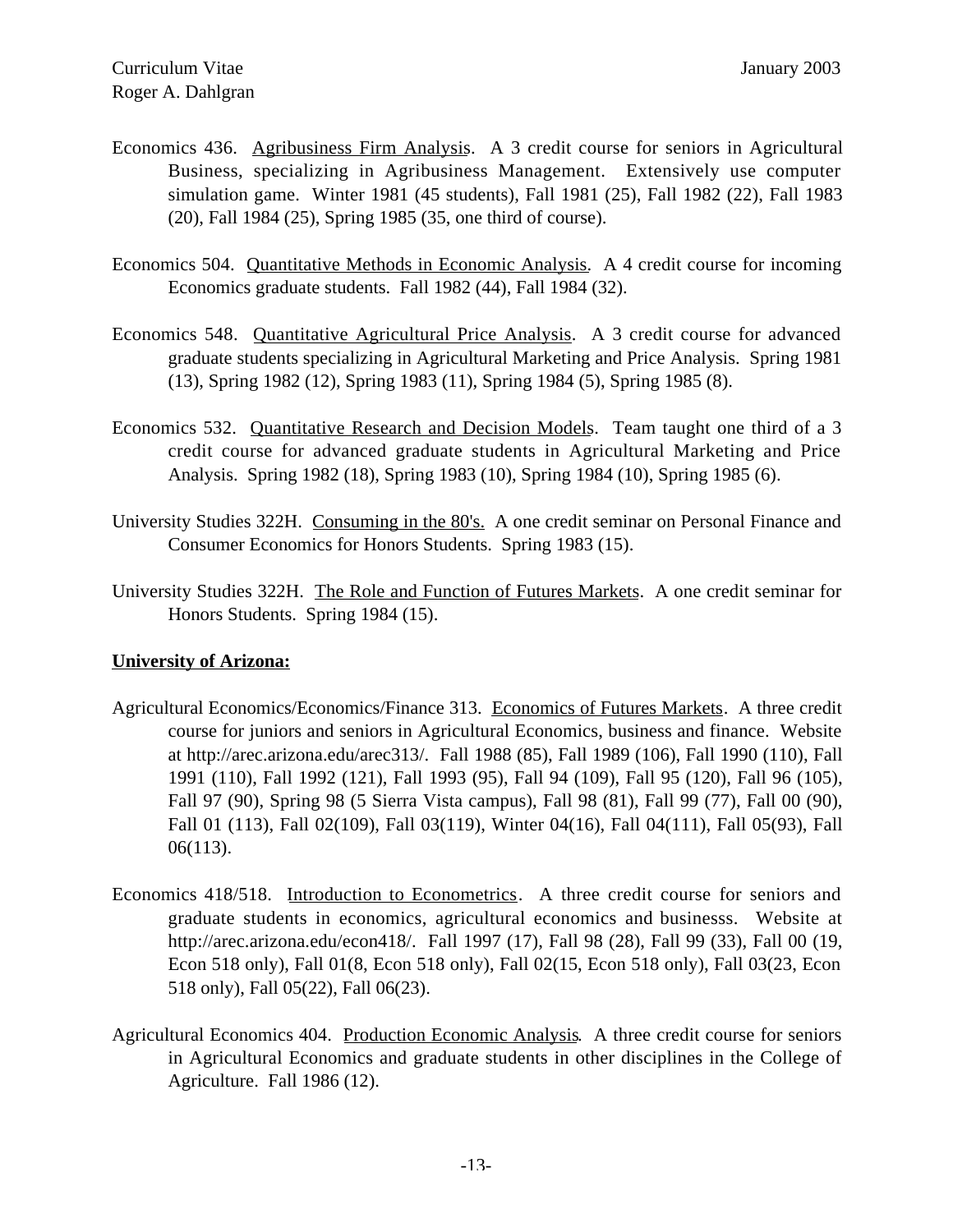# Curriculum Vitae January 2003 Roger A. Dahlgran

- Agricultural Economics 215. Agribusiness Management. A three credit course for sophomores and juniors in Agricultural Economics, Agribusiness, and other disciplines in the College of Agriculture. Spring 1988 (18).
- Agricultural Economics 539. Applied Regression Analysis. A one credit course on estimation and prediction techniques for graduate students in the College of Agriculture. Spring 1986 (15).
- Economics/Agricultural Economics 549. Applied Econometric Analysis. Developed course on modeling and analysis of agricultural markets using econometric techniques. Students use econometric theory and data to construct econometric models to analyze the impact of agricultural policies. Estimation and forecasting techniques. Spring 1986 (4), Spring 1987 (6), Spring 1988 (6), Spring 1989 (14), Spring 1991 (15), Spring 1992 (15), Spring 1993 (6), Fall 1994 (10), Fall 95 (8), Fall 96 (19).

# **Advising:**

Undergraduate Advisor: 1988-1997, 2000-2007.

Departmental Honors Advisor: 1994-2007.

Graduate Student Advisor: 1985-2007.

**SERVICE:** (Only major commitments are listed)

## **Profession**

- Selection committee member: Western Agricultural Economics Association Outstanding Undergraduate Teaching Award with More than 10 Years Experience, 2006.
- Chairman: American Agricultural Economics Association Information Retrieval Committee  $(82/83 - 86/87)$ .
- Reviewer for American, Western, Southern and North Central Journals of Agricultural Economics, Agribusiness: an International Journal, and the Journal of Consumer Affairs.

## **University**

Selection Committee: Teaching Award for Meritorious Achievement in Undergraduate Instruction (02/03, Chair (03/04)

Faculty Senate (92/93-07/08).

Faculty Senate General Education Task Force, Chair (07/08). Faculty Senate Academic Personnel Policy Committee (05/06-07/08).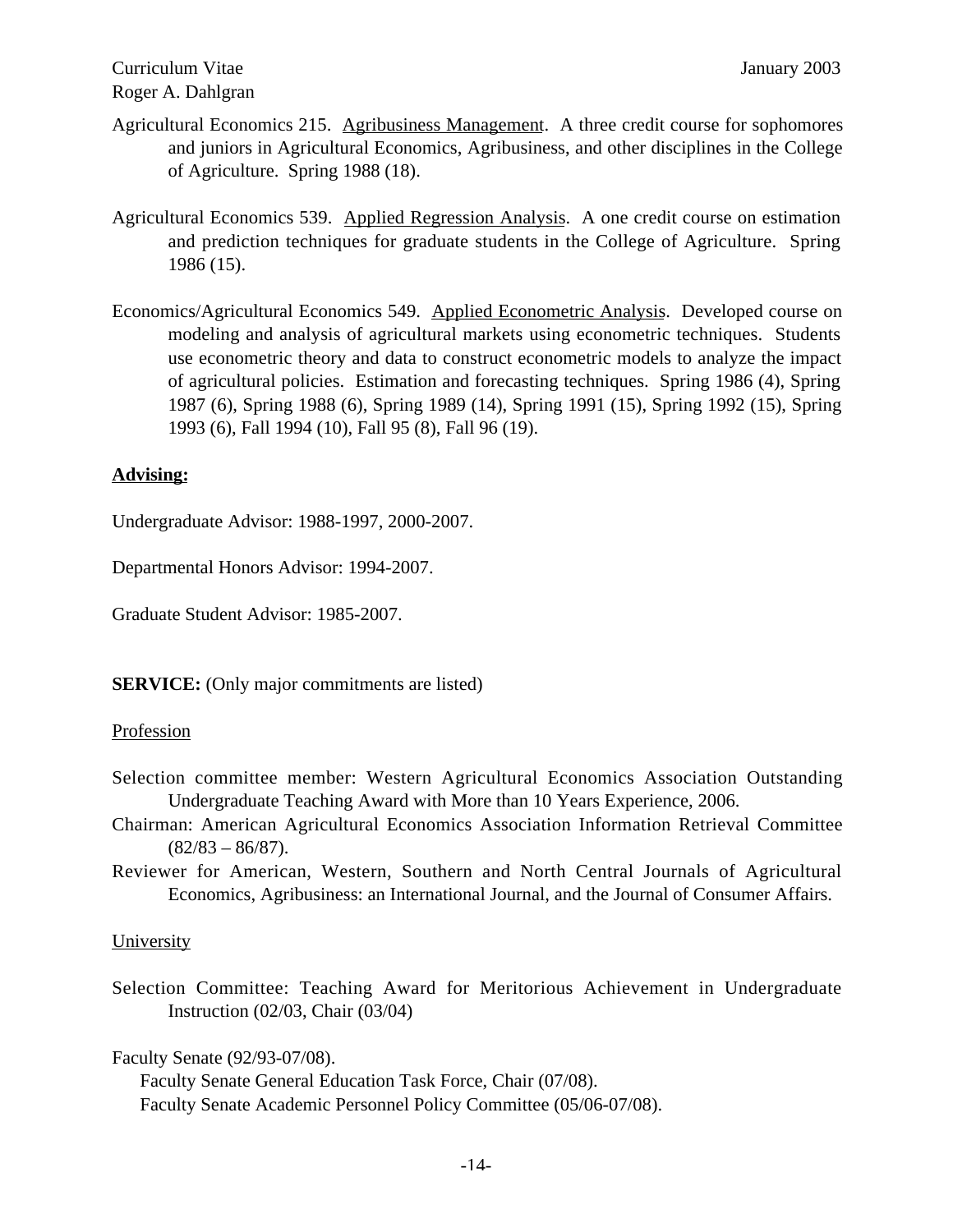Curriculum Vitae January 2003 Roger A. Dahlgran

Faculty Senate Student Affairs Policy Committee (02/03-03/04). Faculty Senate Executive Committee (97/98, 98/99). Faculty Senate Instruction, Curriculum and Policy Committee (96/7-97/8), *Chair 97/98, 98/99.*

Committee on Committees (06/07). Facilities Naming Advisory Committee (99/00-07/08). Special Course-Fees Committee (96/7-03/04). Search Committee Chair Associate Vice President for Undergraduate Instruction, *spring 1998* Arizona International Campus Transition Team, 1998. Strategic Planning Budget Advisory Subcommittee on Undergraduate Experience (97/98, 98/99). Undergraduate Council (96/7-97/8), *Chair 97/98, 98/99.* Student Union Task Force (1993-1994) Student Union Director Search Committee (1994-1995)

## College of Agriculture

Faculty Council. (94-02) Strategic Planning and Budget Advisory Committee. (93-99) Curriculum Committee (90/1-91/2)

Department of Agricultural and Resource Economics

Teaching Lab Coordinator. (Responsibilities include supervising lab monitors and computer support technician, selecting and ordering new equipment, securing funding for needed equipment and software.) (93/4-02/03) Undergraduate Program Committee (93/4-present)

## **OTHER RELEVANT EXPERIENCE:**

- May 1990. Performed needs assessment of agribusiness projects to serve as base for cooperative arrangements between Southern Peru Copper Company, Instituto Peruano de Administracion de Empresas, and the University of Arizona.
- Trainer, responsible for developing and presenting Economic Forecasting for Agricultural Policy Making and Planning, an applied three week course taught on contract with International Training Division, Office of International Cooperation and Development, U.S. Department of Agriculture.
- August 1985. Performed needs assessment, and served as co-trainer for analysts in the Agricultural Economics Division, Ministry of Agriculture, Government of Sudan, in